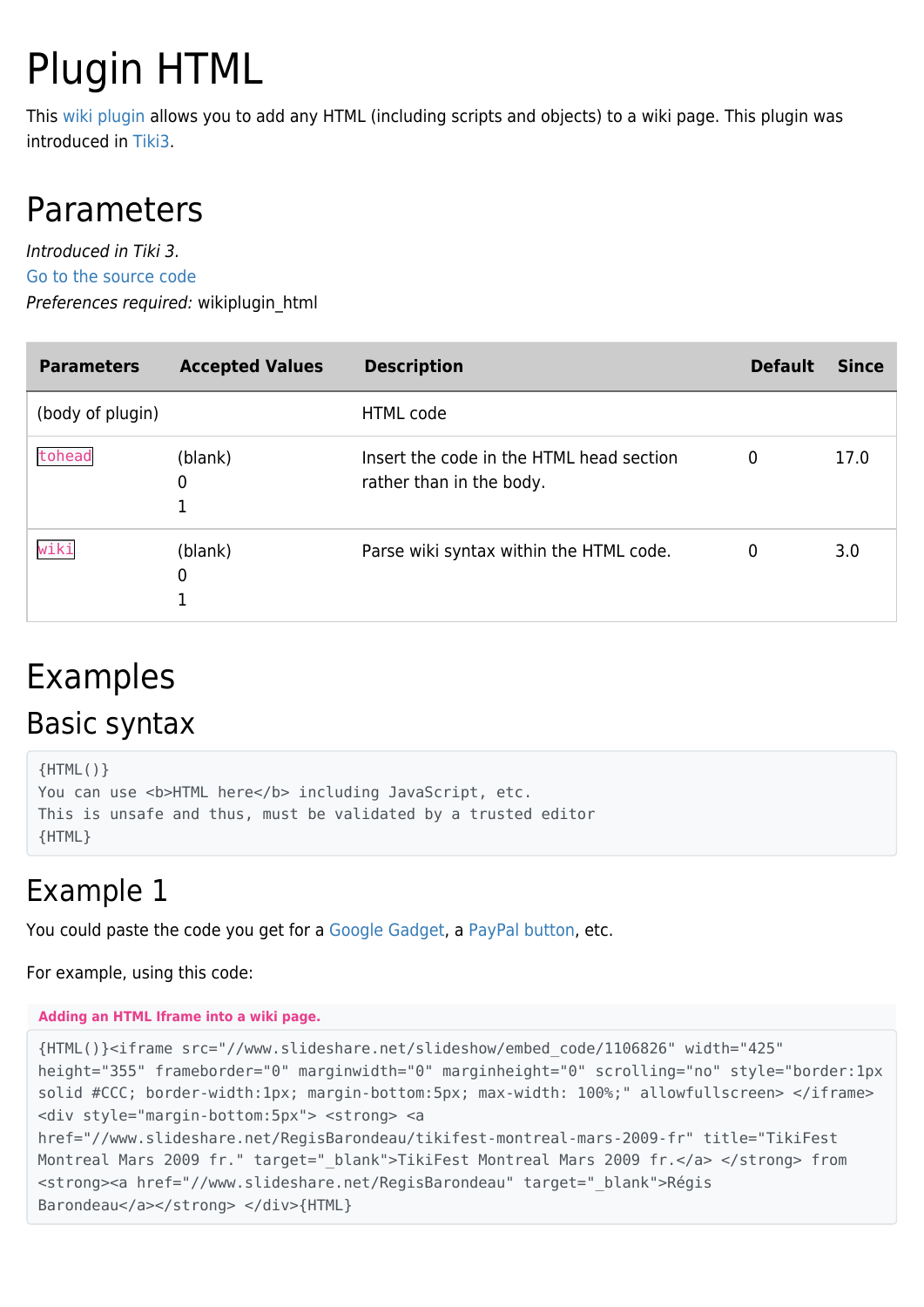Will produce this presentation embedded in the page:

**[TikiFest Montreal Mars 2009 fr.](https://www.slideshare.net/RegisBarondeau/tikifest-montreal-mars-2009-fr)** from **[Régis Barondeau](https://www.slideshare.net/RegisBarondeau)**

### Example 2

Embedding some html object from a site serving embeddable videos (youtube, vimeo, etc):

```
{CENTER()}{HTML()}<object width="480" height="385"><param name="movie"
value="http://www.youtube.com/v/U_CDQZLmYts&hl=en_US&fs=1&"></param><param
name="allowFullScreen" value="true"></param><param name="allowscriptaccess"
value="always"></param><embed src="http://www.youtube.com/v/U_CDQZLmYts&hl=en_US&fs=1&"
type="application/x-shockwave-flash" allowscriptaccess="always" allowfullscreen="true"
width="480" height="385"></embed></object>{HTML}{CENTER}
```
However the plugin call was not validated by the admins but denied, and this is what it would produce:

After argument validation by an editor, the execution of this plugin was denied. This plugin will eventually be removed or corrected.

### Example 3

Making a wiki link to look like a button of the same theme style that you are using. For instance, this code:

```
^{HTML()}<a href="tiki-index.php?page=PluginHTML&itemId#Example_3" class="btn btn-
primary">Save changes</a> with my custom buttom to the page PluginHTML, while you send also
itemId in the url for PluginTrackerList magic, for instance (not used in this simple
example){HTML}^
```
Would produce:

[Save changes](https://doc.tiki.org/tiki-index.php?page=PluginHTML&itemId#Example_3) with my custom buttom to the page PluginHTML, while you send also itemId in the url for PluginTrackerList magic, for instance (not used in this simple example)

### Example 4

When the parameter  $wiki=1$  is used, wiki syntax will be parsed in the content inside HTML plugin.

```
{HTML(wiki=1)} <div class="p-3" style="background: skyblue; box-shadow: 6px 6px 4px;"> This
wiki syntax will be parsed to produce special characters:
* ''Some examples:'' \simamp\sim \simlt\sim \simc\sim* More examples: ~\simgt~ ~ldq~
* ~rdq~ ~lsq~
* ~rsq~
```